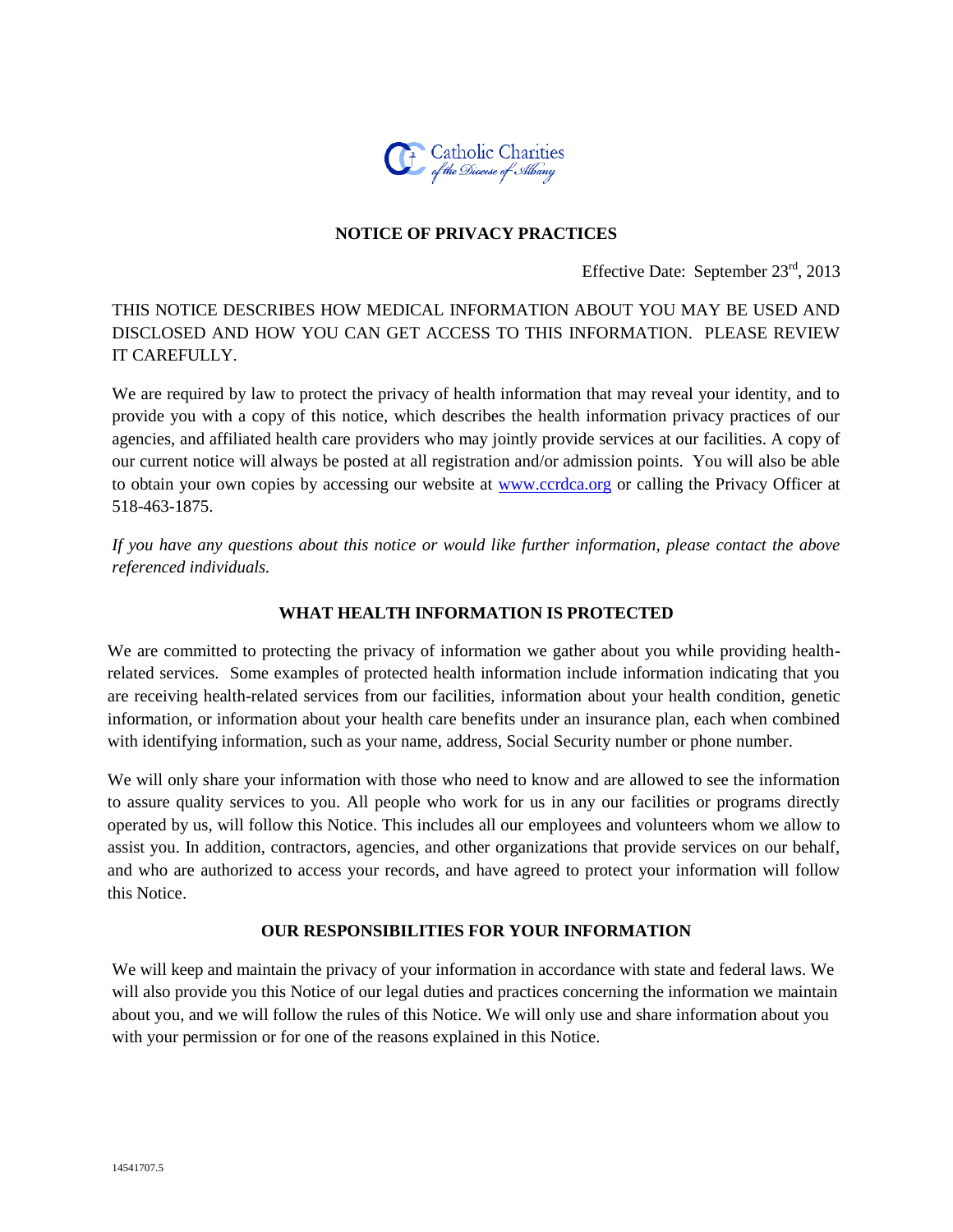### **REQUIREMENT FOR WRITTEN AUTHORIZATION**

Generally, we will obtain your written authorization before using your health information or sharing it with others outside of our agencies. There are certain situations where we must obtain your written authorization before using your health information or sharing it, including:

**Marketing.** We may not disclose any of your health information for marketing purposes if our agencies will receive direct or indirect financial remuneration not reasonably related to our cost of making the communication. When presenting marketing information about our services, we will talk about the collective types of services we provide, not any one person's diagnosis or treatment.

**Sale of Protected Health Information.** We will not sell your protected health information to third parties. The sale of protected health information, however, does not include a disclosure for public health purposes, for research purposes where our agencies will only receive remuneration for our costs to prepare and transmit the health information, for treatment and payment purposes, for the sale, transfer, merger or consolidation of all or part of our agencies, for a business associate or its subcontractor to perform health care functions on our behalf, or for other purposes as required and permitted by law.

If you provide us with written authorization, you may revoke that written authorization at any time, except to the extent that we have already relied upon it. To revoke a written authorization, please write to the Privacy Officer at our agency. You may also initiate the transfer of your records to another person by completing a written authorization form.

# **HOW WE MAY USE AND DISCLOSE YOUR HEALTH INFORMATION WITHOUT YOUR WRITTEN AUTHORIZATION**

There are some situations when we do not need your written authorization before using your health information or sharing it with others, including:

### **1**. **Treatment, Payment and Health Care Operations.**

**Treatment.** We may share your health information with individuals within our agencies that are involved in taking care of you, and they may in turn use that information to diagnose or treat you. We may share your health information with another doctor to determine how to diagnose or treat you. Your doctor may also share your health information with another doctor to whom you have been referred for further health care.

**Payment.** We may use your health information or share it with others so that we may obtain payment for your health care services. For example, we may share information about you with your health insurance company in order to obtain reimbursement after we have treated you. In some cases, we may share information about you with your health insurance company to determine whether it will cover your treatment.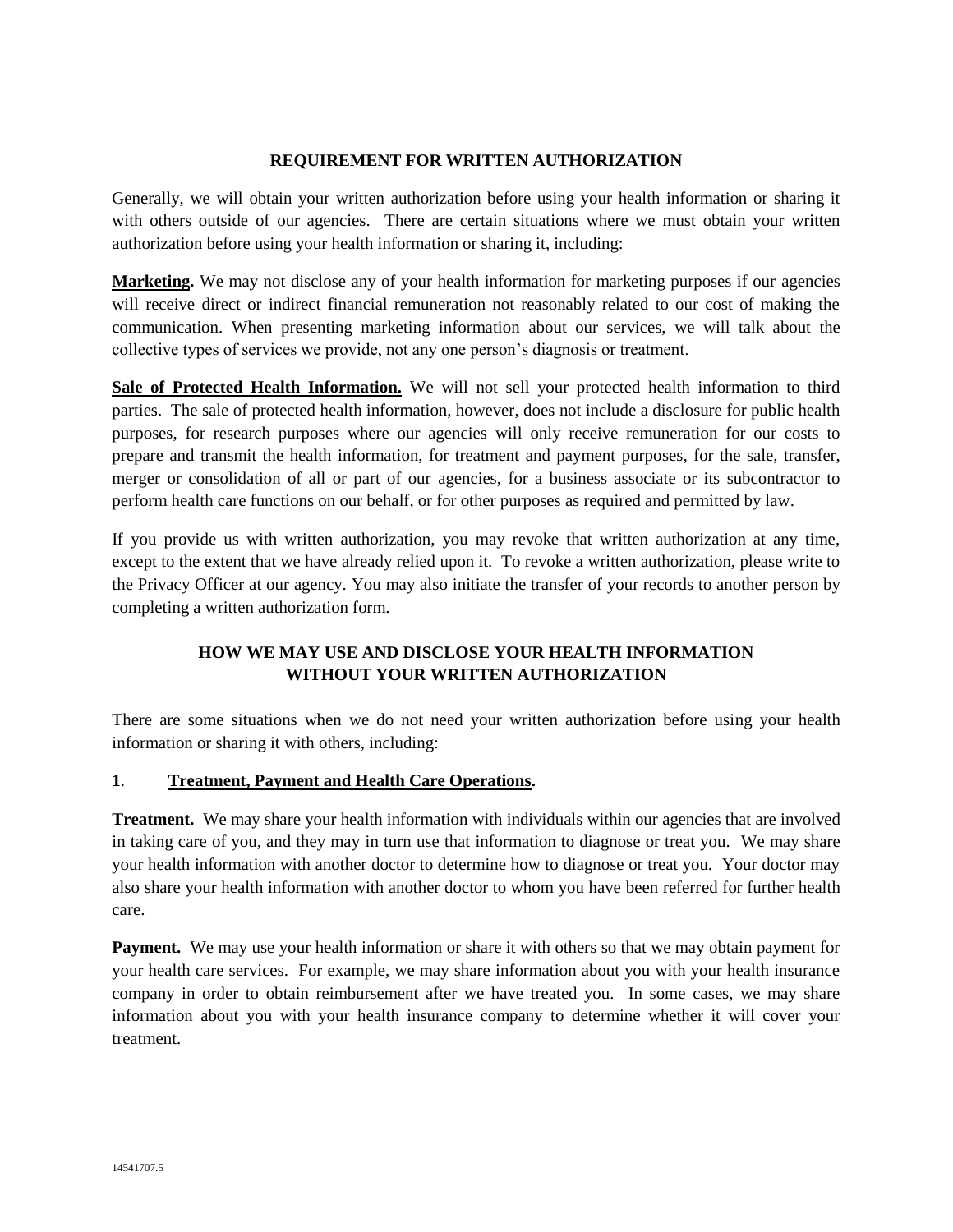**Health Care Operations.** We may use your health information or share it with others in order to conduct our business operations. For example, we may use your health information to evaluate the performance of our staff in caring for you, or to educate our staff on how to improve the care they provide for you.

**2. Appointment Reminders, Treatment Alternatives, Benefits and Services.** In the course of providing treatment to you, we may use your health information to contact you with a reminder that you have an appointment for treatment, services or refills or in order to recommend possible treatment alternatives or health-related benefits and services that may be of interest to you.

**3. Business Associates.** We may disclose your health information to contractors, agents and other "business associates" who need the information in order to assist us with obtaining payment or carrying out our business operations. For example, we may share your health information with a billing company that helps us to obtain payment from your insurance company, or we may share your health information with an accounting firm or law firm that provides professional advice to us. If we do disclose your health information to a business associate, we will have a written contract to ensure that our business associate also protects the privacy of your health information. If our business associate discloses your health information to a subcontractor or vendor, the business associate will have a written contract to ensure that the subcontractor or vendor also protects the privacy of the information.

**4. Friends and Family Designated to be Involved In Your Care.** If you do not object, we may share your health information with a family member, relative, or close personal friend who is involved in your care or payment for your care, including following your death.

**5. Proof of Immunization**. We may disclose proof a child's immunization to a school, about a child who is a student or prospective student of the school, as required by State or other law, if a parent, guardian, other person acting in loco parentis, or an emancipated minor, authorizes us to do so, but we do not need written authorization.

### **6. Emergencies or Public Need.**

**Emergencies or As Required By Law.** We may use or disclose your health information if you need emergency treatment or if we are required by law to treat you. We may use or disclose your health information if we are required by law to do so, and we will notify you of these uses and disclosures if notice is required by law.

**Public Health Activities.** We may disclose your health information to authorized public health Officers (or a foreign government agency collaborating with such Officers) so they may carry out their public health activities under law, such as controlling disease or public health hazards. We may also disclose your health information to a person who may have been exposed to a communicable disease or be at risk for contracting or spreading the disease if permitted by law. We may disclose a child's proof of immunization to a school, if required by State or other law, if we obtain and document the agreement for disclosure from the parent, guardian, person acting in loco parentis, an emancipated minor or an adult. And finally, we may release some health information about you to your employer if your employer hires us to provide you with a physical exam and we discover that you have a work related injury or disease that your employer must know about in order to comply with employment laws.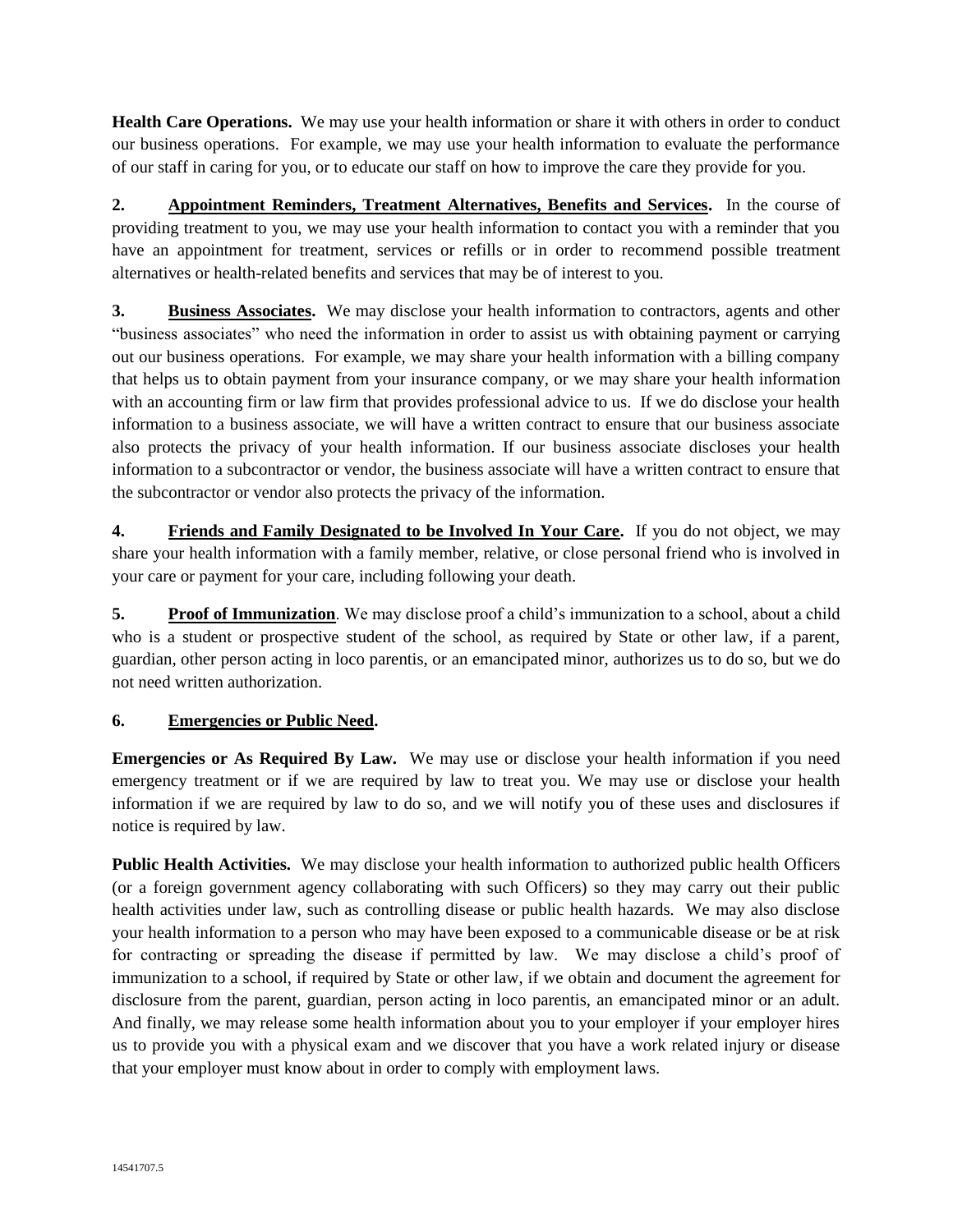**Victims Of Abuse, Neglect Or Domestic Violence.** We may release your health information to a public health authority authorized to receive reports of abuse, neglect or domestic violence.

**Health Oversight Activities.** We may release your health information to government agencies authorized to conduct audits, investigations, and inspections of our facilities. These government agencies monitor the operation of the health care system, government benefit programs such as Medicare and Medicaid, and compliance with government regulatory programs and civil rights laws.

Lawsuits And Disputes. We may disclose your health information if we are ordered to do so by a court or administrative tribunal that is handling a lawsuit or other dispute. We may also disclose your information in response to a subpoena, discovery request, or other lawful request by someone else involved in the dispute, but only if required judicial or other approval or necessary authorization is obtained.

Law Enforcement. We may disclose your health information to law enforcement Officers for certain reasons, such as complying with court orders, assisting in the identification of fugitives or the location of missing persons, if we suspect that your death resulted from a crime, or if necessary, to report a crime that occurred on our property or off-site in a medical emergency.

**To Avert A Serious And Imminent Threat To Health Or Safety.** We may use your health information or share it with others when necessary to prevent a serious and imminent threat to your health or safety, or the health or safety of another person or the public. In such cases, we will only share your information with someone able to help prevent the threat. We may also disclose your health information to law enforcement officers if you tell us that you participated in a violent crime that may have caused serious physical harm to another person (unless you admitted that fact while in counseling), or if we determine that you escaped from lawful custody (such as a prison or mental health institution).

**National Security And Intelligence Activities Or Protective Services.** We may disclose your health information to authorized federal Officers who are conducting national security and intelligence activities or providing protective services to the President or other important Officers.

**Military And Veterans.** If you are in the Armed Forces, we may disclose health information about you to appropriate military command authorities for activities they deem necessary to carry out their military mission. We may also release health information about foreign military personnel to the appropriate foreign military authority.

**Inmates And Correctional Institutions.** If you are an inmate or you are detained by a law enforcement officer, we may disclose your health information to the prison officers or law enforcement officers if necessary to provide you with health care, or to maintain safety, security and good order at the place where you are confined. This includes sharing information that is necessary to protect the health and safety of other inmates or persons involved in supervising or transporting inmates.

**Workers' Compensation.** We may disclose your health information for workers' compensation or similar programs that provide benefits for work-related injuries.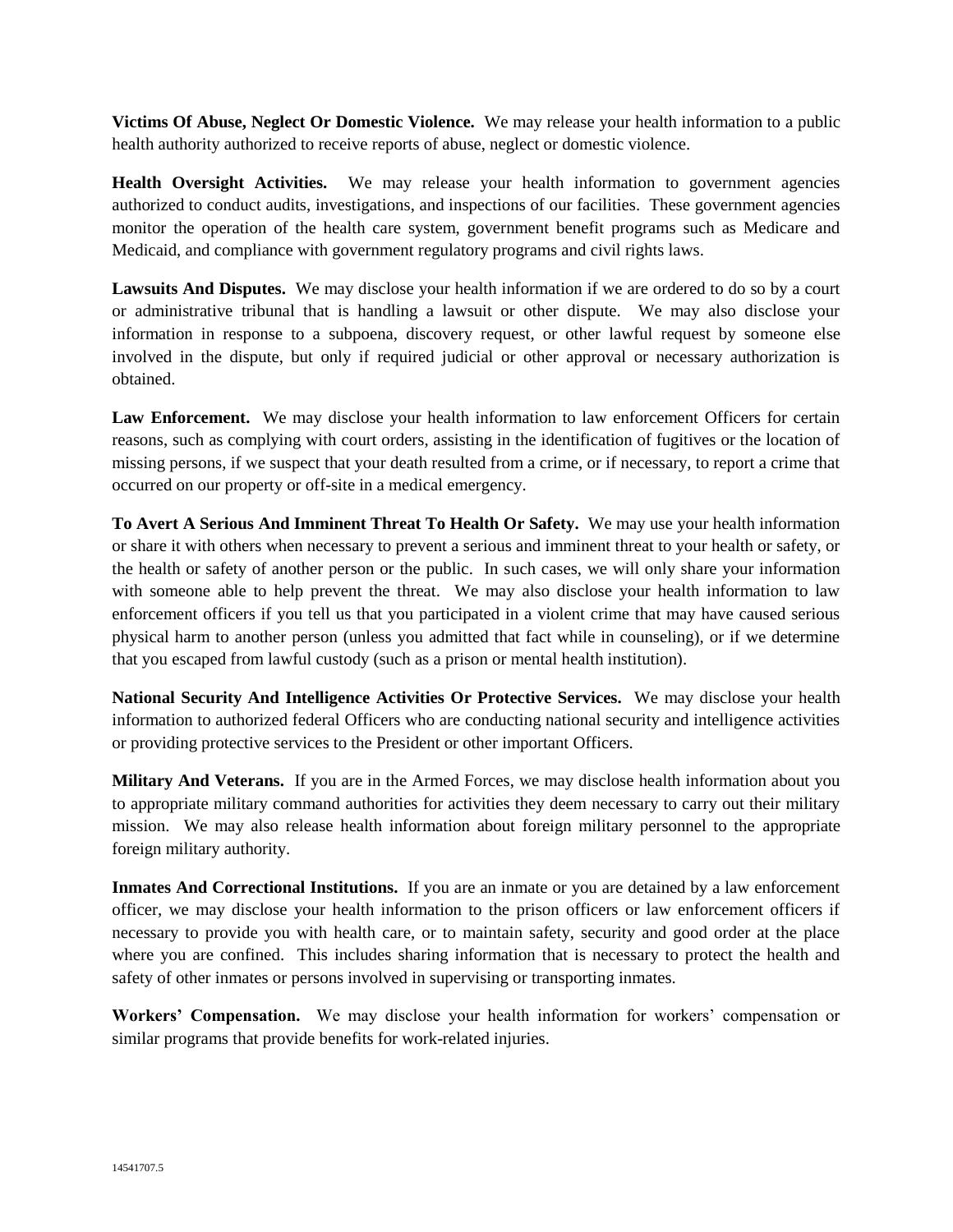**Coroners, Medical Examiners And Funeral Directors.** In the event of your death, we may disclose your health information to a coroner or medical examiner. We may also release this information to funeral directors as necessary to carry out their duties.

**Organ And Tissue Donation.** In the event of your death or impending death, we may disclose your health information to organizations that procure or store organs, eyes or other tissues so that these organizations may investigate whether donation or transplantation is possible under applicable laws.

**7. Completely De-identified Or Partially De-identified Information.** We may use and disclose your health information if we have removed any information that has the potential to identify you so that the health information is "completely de-identified." We may also use and disclose "partially deidentified" health information about you if the person who will receive the information signs an agreement to protect the privacy of the information as required by federal and state law. Partially deidentified health information will *not* contain any information that would directly identify you (such as your name, street address, social security number, phone number, fax number, electronic mail address, website address, or license number).

**8. Incidental Disclosures.** While we will take reasonable steps to safeguard the privacy of your health information, certain disclosures of your health information may occur during or as an unavoidable result of our otherwise permissible uses or disclosures of your health information. For example, during the course of your treatment, other individuals in the treatment area may see, or overhear discussion of, your health information.

**9. Fundraising.** We will not use or disclose your information for fundraising purposes, without your specific consent. With each fundraising communication made to you, you will have the opportunity to opt-out of receiving any further fundraising communications. We will also provide you with an opportunity to opt back in to receive such communications if you should choose to do so.

**10. Changes to this Notice.** We reserve the right to change this notice at any time and to make the revised or changed notice effective in the future. We will notify you of any changes.

# **YOUR RIGHTS TO ACCESS AND CONTROL YOUR HEALTH INFORMATION**

*You have the following rights to access and control your health information:*

**1**. **Right To Inspect And Copy Records.** You have the right to inspect and obtain a copy of any of your health information that may be used to make decisions about you and your treatment for as long as we maintain this information in our records, including medical and billing records. To inspect or obtain a copy of your health information, please submit your request in writing to the Privacy Officer. If you request a copy of the information, we may charge a fee for the costs of copying, mailing or other supplies we use to fulfill your request. If you would like an electronic copy of your health information, we will provide you a copy in electronic form and format as requested as long as we can readily produce such information in the form requested. Otherwise, we will cooperate with you to provide a readable electronic form and format as agreed.

**2**. **Right To Amend Records.** If you believe that the health information we have about you is incorrect or incomplete, you may ask us to amend the information for as long as the information is kept in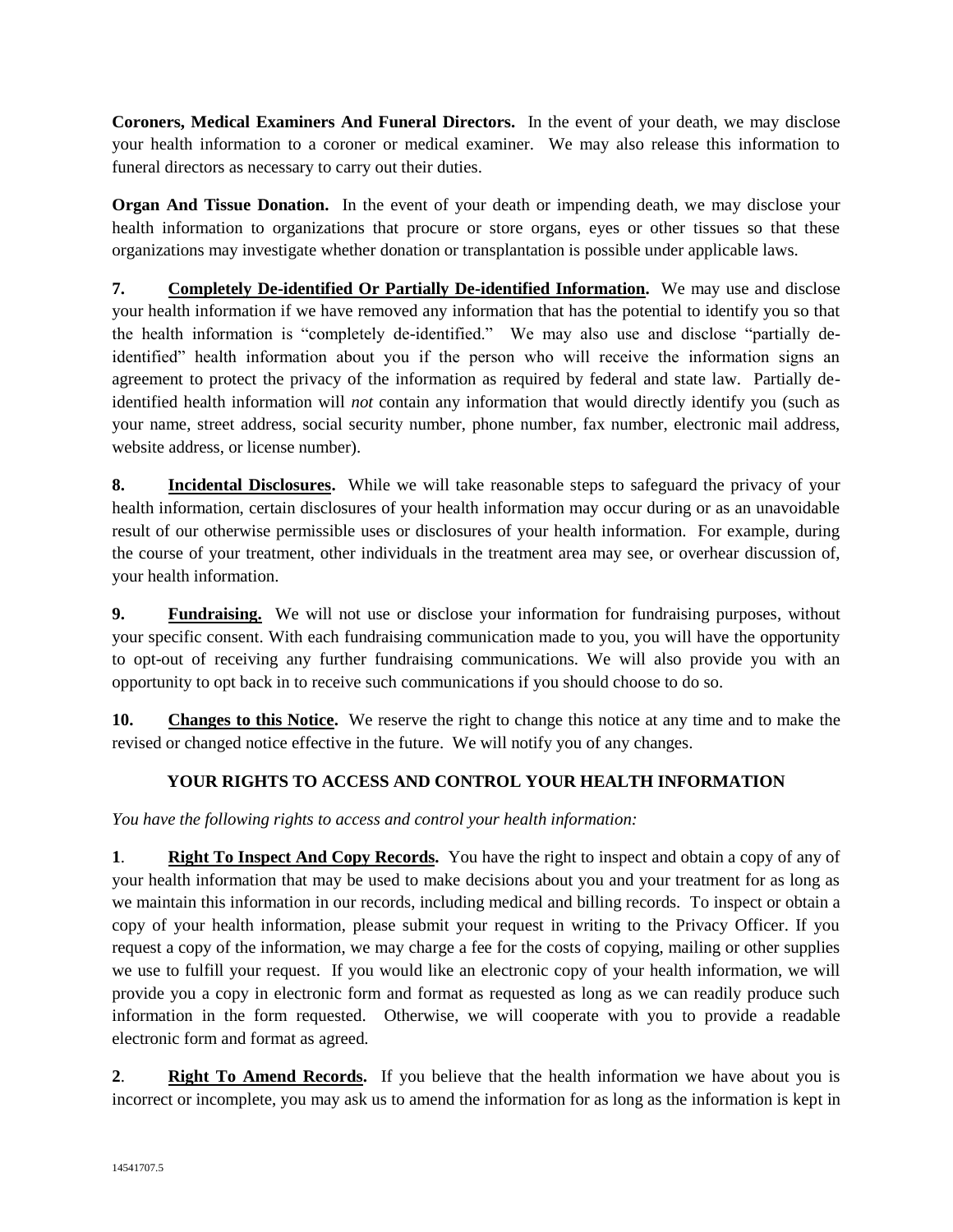our records by writing to us. Your request should include the reasons why you think we should make the amendment. If we deny part or all of your request, we will provide a written notice that explains our reasons for doing so. You will have the right to have certain information related to your requested amendment included in your records.

**3**. **Right To An Accounting Of Disclosures.** You have a right to request an "accounting of disclosures," which is a list with information about how we have shared your health information with others. To obtain a request form for an accounting of disclosures, please write to the Privacy Officer. You have a right to receive one list every 12-month period for free. However, we may charge you for the cost of providing any additional lists in that same 12-month period.

**4**. **Right to Receive Notification of a Breach**. You have the right to be notified if there is a probable compromise of your unsecured protected health information within sixty (60) days of the discovery of the breach. The notice will include a description of what happened, including the date, the type of information involved in the breach, steps you should take to protect yourself from potential harm, a brief description of the investigation into the breach, mitigation of harm to you and protection against further breaches and contact procedures to answer your questions.

**5. Right To Request Restrictions.** You have the right to request that we further restrict the way we use and disclose your health information to treat your condition, collect payment for that treatment, run our normal business operations or disclose information about you to family or friends involved in your care. You also have the right to request that your health information not be disclosed to a health plan if you have paid for the services in full, and the disclosure is not otherwise required by law. The request for restriction will only be applicable to that particular service. You will have to request a restriction for each service thereafter. To request restrictions, please write to the Privacy Officer. We are not required to agree to your request for a restriction, and in some cases the restriction you request may not be permitted under law. However, if we do agree, we will be bound by our agreement unless the information is needed to provide you with emergency treatment or comply with the law.Once we have agreed to a restriction, you have the right to revoke the restriction at any time. Under some circumstances, we will also have the right to revoke the restriction as long as we notify you before doing so.

6. **Right To Request Confidential Communications.** You have the right to request that we contact you about your health care matters in a more confidential way, such as calling you at work instead of at home, by notifying the registration associate who is assisting you. We will not ask you the reason for your request, and we will try to accommodate all reasonable requests.

**7. Right To Have Someone Act On Your Behalf.** You have the right to name a personal representative who may act on your behalf to control the privacy of your health information. Parents and guardians will generally have the right to control the privacy of health information about minors unless the minors are permitted by law to act on their own behalf.

**8. Right To Obtain A Copy Of Notices.** If you are receiving this notice electronically, you have the right to a paper copy of this notice. We may change our privacy practices from time to time. If we do, we will revise this notice and post any revised notice in our registration area and on our website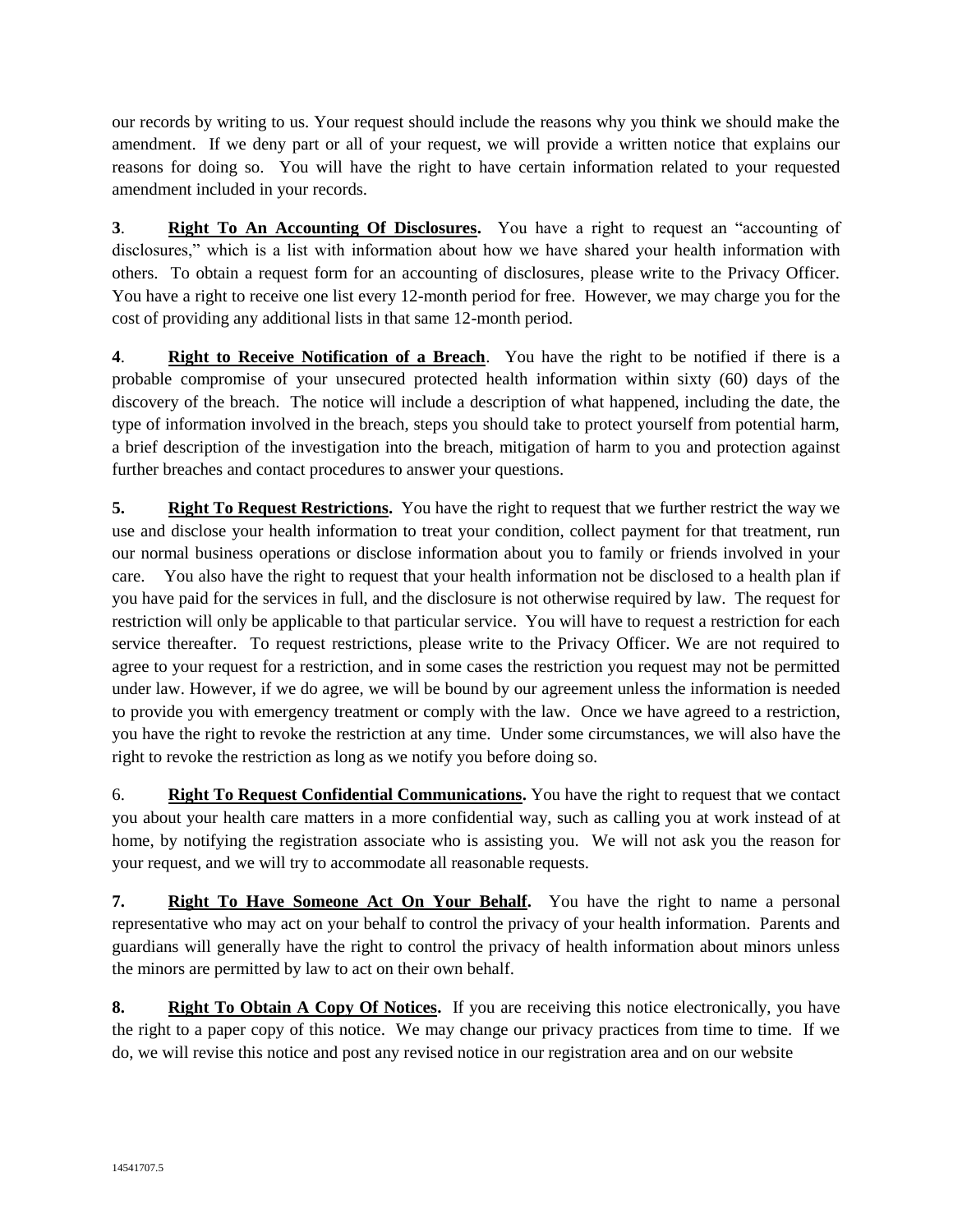**9. Right To File A Complaint.** If you believe your privacy rights have been violated, you may file a complaint with us by calling the Privacy Officer at **518-463-1875**, or with the Secretary of the Department of Health and Human Services. Our agencies will not withhold treatment or take action against you for filing a complaint.

**10. Use and Disclosures Where Special Protections May Apply.** Some kinds of information, such as HIV-related information, alcohol and substance abuse treatment information, mental health information, and genetic information, are considered so sensitive that state or federal laws provide special protections for them. Therefore, some parts of this general Notice of Privacy Practices may not apply to these types of information. If you have questions or concerns about the ways these types of information may be used or disclosed, please speak with your health care provider.